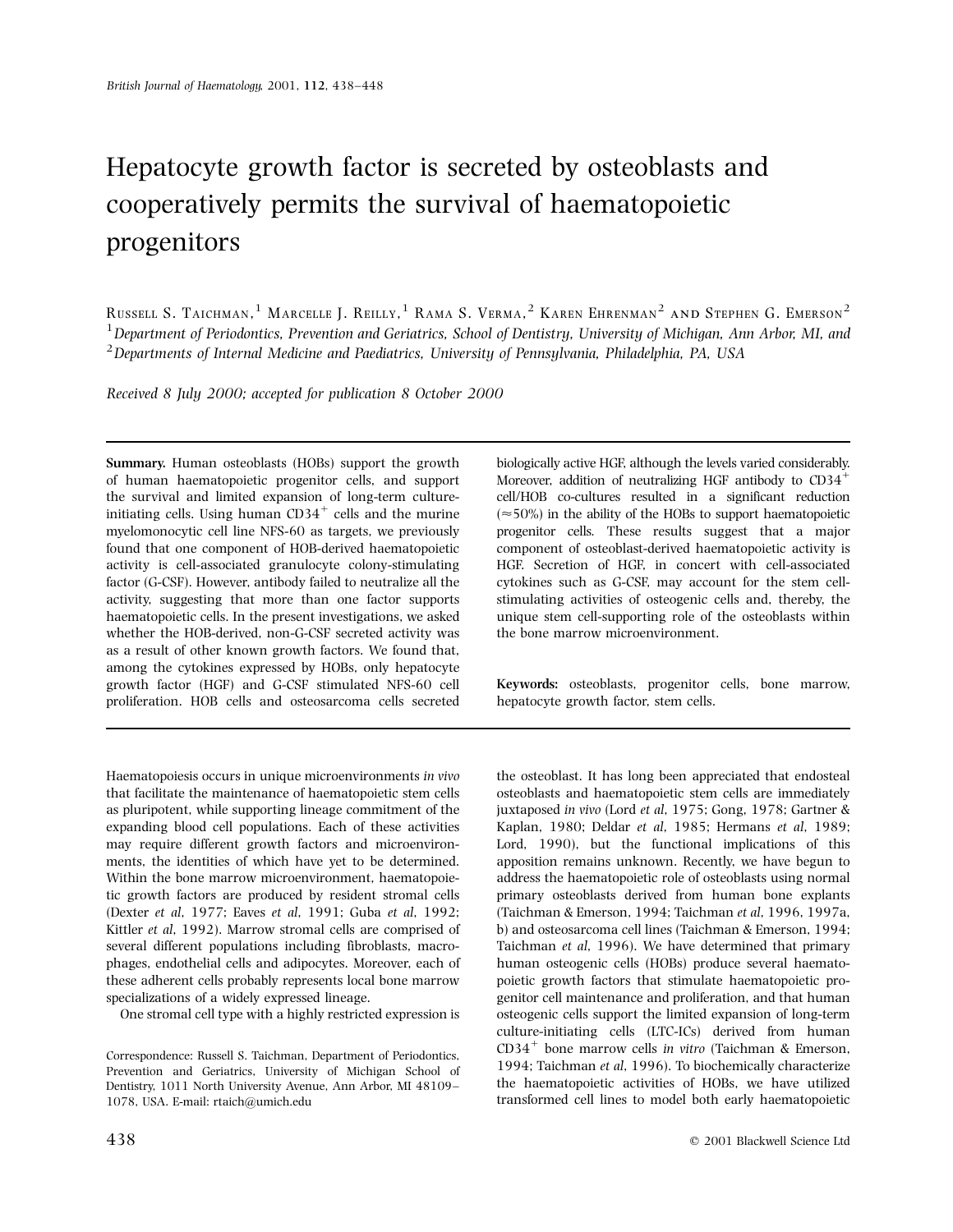cells and osteogenic cells. Using the murine myelomyocytic cell line NFS-60, we have determined that the part of the activity produced by HOBs that is active on human  $CD34^+$ bone marrow cells is granulocyte colony-stimulating factor (G-CSF). G-CSF is currently the only human growth factor/ cytokine known to stimulate proliferation of NFS-60 cells (Shirafuji et al, 1989). However, not all of the activity that stimulates NFS-60 cell growth produced by primary osteogenic cells or human osteosarcomas is owing to G-CSF (Taichman & Emerson, 1994).

In this report, we present data indicating that HOBs and several osteosarcoma cell lines express and secrete hepatocyte growth factor (HGF). Moreover, the secreted HGF, in collaboration with other haematopoietic activities secreted by osteogenic cells including G-CSF, is required to support the survival of early haematopoietic progenitor cells and the proliferation of the NFS-60 cell line. HGF derived from normal osteogenic cells also appears to contribute to the support of normal progenitor cell proliferation. These results suggest that a major portion of osteoblast-derived haematopoietic cell stimulatory activities may be owing to HGF. Secretion of HGF may account for the stem cell stimulation of osteogenic cells and thereby the unique stem cell supporting role of the osteoblast within the bone marrow microenvironment.

#### MATERIALS AND METHODS

Cell lines. Several human osteosarcoma cell lines were purchased from the American Tissue Type Collection (ATCC; Rockville, MD, USA) including G292 (CRL1423), HOS TE85 (CRL1743), MG-63 (ATCC CRL1424), SaOS-2 (ATCC 85-HTB) and U-2 OS (ATCC HTB96). The cell lines were maintained in Dulbecco's minimal essential medium (DMEM) with Earle's salts or McCoys' 5A medium, 10% heat-inactivated fetal bovine serum (FBS) and antibiotics. Murine NFS-60 cells, a myeloid progenitor line that proliferates in response to multiple murine cytokines but is only known to proliferate in response to human G-CSF (a kind gift from Dr James Ihle, St Jude Children's Research Hospital, Memphis, TN, USA), were maintained in Roswell Park Memorial Institute (RPMI)-1640 medium with 10% FBS and 10% WEHI-3 (ATCC TIB68) conditioned medium. Unless otherwise stated, all tissue culture reagents were purchased from Life Technologies, Grand Island, NY, USA.

Primary human osteoblast-like cells (HOBs). Enriched human osteoblast cultures were established using a modifications of methods described by Robey and Termine (1985). Normal human trabecular bone was obtained from patients undergoing orthopedic surgery in accordance with the University of Michigan's Investigational Review Board. Bone cleaned of loosely adherent tissue was ground to produce a uniform particle size (size  $\leq 1$  mm<sup>2</sup>) (BioComp Minimill, W. Lorenz, Jacksonville, FL, USA) and incubated in 1 mg/ml bacterial collagenase (Type P, Boehringer Mannheim Biologicals, Indianapolis, IN, USA). The explants were placed into culture until confluent monolayers were produced in a 1:1  $(v/v)$  mixture of Ham's F12/DMEM (Biofluids, Rockville, MD, USA) with low  $Ca^{2+}$  and 10%

heat-inactivated FBS. Thereafter, the cultures were maintained in calcium-replete Ham's F12/DMEM (1:1 v/v) medium containing 10% heat-inactivated antibiotics, 10 mmol/l β-glycerol phosphate and 10  $\mu$ g/ml L-ascorbate. To verify that the cells expressed an osteoblast phenotype, the cultures were screened for the expression of the osteoblast-specific protein osteocalcin (osteocalcin<sup>+</sup>) using reverse transcriptase-polymerase chain reaction (RT-PCR), as previously detailed (Taichman & Emerson, 1994, 1996). In addition, the HOB cells express several additional features of the osteoblast phenotype. These include expression of mRNA, matrix Gla protein, osteonectin and type I collagen (Gerstenfeld et al, 1987; Robey et al, 1987), high levels of alkaline phosphatase activity are expressed by the HOB cells, which, in primary culture, mineralize their extracellular matrix, albeit weakly and only after extended culture periods (Taichman & Hauschka, 1992). The cells do not, however, express mRNA for bone sialoprotein (BSP), nor do they appear to express parathyroid hormone (PTH) receptors, as they fail to generate cAMP in response to PTH or express mRNA for the receptor (unpublished observations).

To evaluate the purity of the osteoblastic cells, we utilitized stem cell factor as a marker of bone marrow fibroblasts to determine the level of contamination we can detect in fibroblast populations in our osteoblast preparations. We found that by mixing  $SCF^{(-)}$  HOB populations with  $SCF^{(+)}$  stromal populations, we were able to detect a 1.0% contamination of bone marrow stromal cells in a given `osteoblast' preparation (Taichman et al, 2000a). Therefore, as commonly used, the HOB populations are at least 99% pure of contaminating stromal fibroblasts, with a possible maximal contamination of 1% stromal cells. However, until a `universal' human stromal cell marker is established that clearly distinguishes immature osteoblasts from stromal cells (i.e. not dependent upon late osteoblasts maturation markers), it is not possible to rule out some level of stromal fibroblastic cell contamination.

NFS-60 cytokine proliferation assays. NFS-60 cells were washed three times in phosphate-buffered saline (PBS) and  $1 \times 10^4$  cells were plated into triplicate 96-well flatbottomed tissue culture plates (Corning) in  $0.1$  ml of Ham's F12/DMEM (1:1 v/v), containing 10% heat-inactivated FBS, 100 U/ml penicillin G, 100  $\mu$ g/ml streptomycin sulphate, 10 mmol/l  $\beta$ -glycerol phosphate and 10  $\mu$ g/ml Lascorbate. Log serial dilutions of recombinant human cytokines were added alone or in combination with G-CSF  $(0.001-10 \text{ ng/ml})$  over the following dose ranges; bone morphogenic proteins (BMPs)-4, 5, 6, 7 (0 $\cdot$ 10-10 ng/ml, Genetics Institute, Cambridge, MA, USA), endothelial growth factor (EGF;  $0.03-30$  ng/ml), erythropoietin  $(0.02-$ 20 U/ml, Stem Cell Technologies, Vancouver, BC, Canada), basic fibroblast growth factor (bFGF;  $0.1-100$  ng/ml), FLT2/3-ligand (FL;  $0.1-100$  ng/ml, 200 ng/ml, Genzyme, Cambridge, MA, USA), granulocyte macrophage colonystimulating factor (GM-CSF;  $0.02-200$  ng/ml), human growth factor (HGF;  $0.1-100$  ng/ml, R & D Systems), interleukin-1 alpha (IL-1 $\alpha$ ; 0<sup>o</sup>025-25 U/ml), IL-1 $\beta$  (0<sup>o</sup>03-30 pg/ml), IL-3  $(0.01-10 \text{ ng/ml})$ , IL-4  $(0.03-30 \text{ ng/ml})$ ,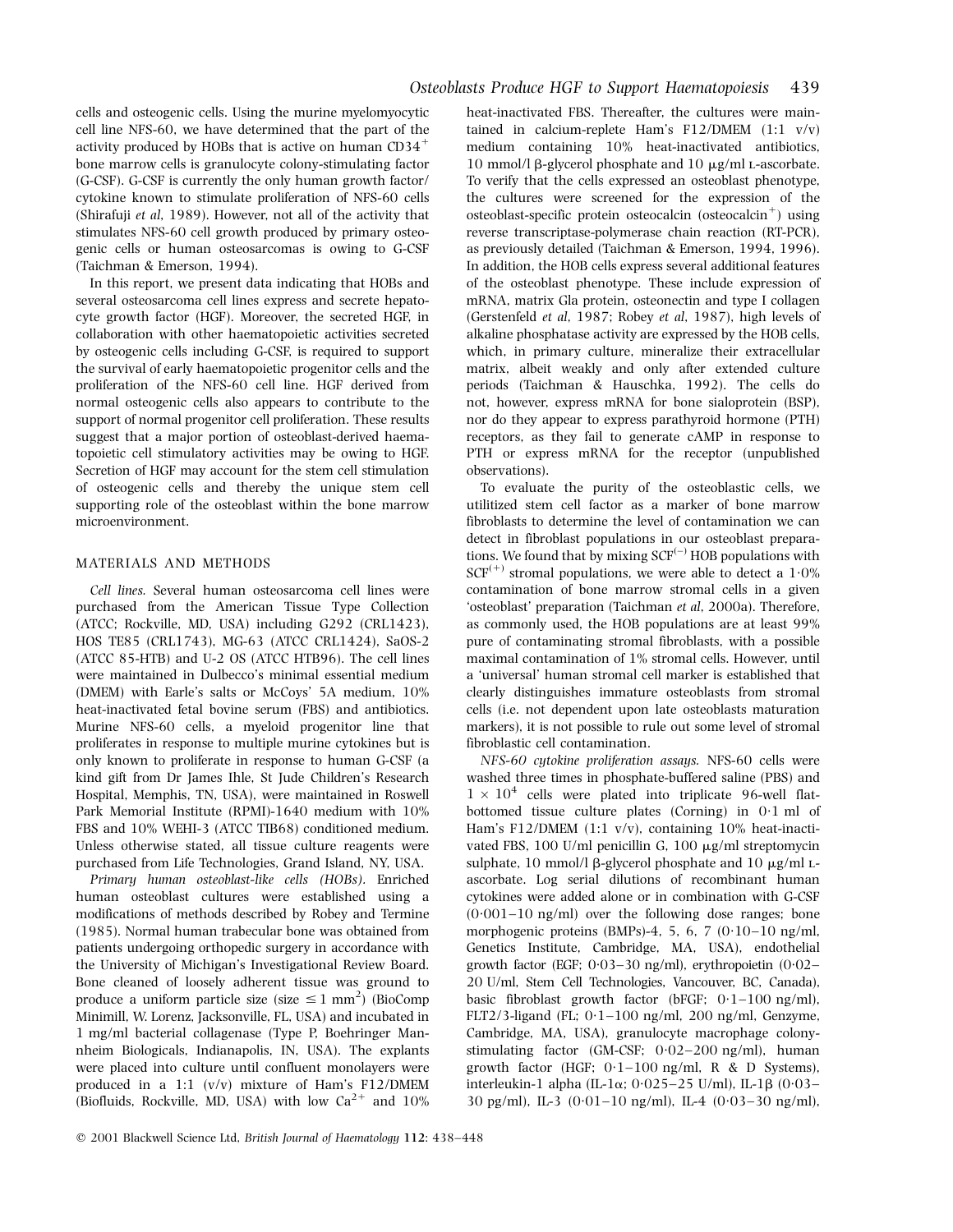# 440 R. S. Taichman et al

IL-5  $(0.03-30 \text{ ng/ml})$ , IL-6  $(0.001-10 \text{ ng/ml})$ , IL-7  $(0.001-10 \text{ ng/ml})$ , IL-10  $(0.02-20 \text{ ng/ml})$ , Peprotech, Rockyhill, MN, USA), IL-11  $(0.01-10 \text{ ng/ml})$ , stem cell factor (SCF;  $0.05-50$  ng/ml), leukaemia inhibitory factor (LIF;  $0.01-100$  U/ml), lymphotoxin (LT;  $0.01-10$  ng/ml), macrophage CSF (M-CSF;  $0.001-100$  U/ml), macrophage inflammatory protein-1 $\alpha$  (MIP-1 $\alpha$ ; 0·1-10 ng/ml), oncostatin M (0·02-20 ng/ml), parathyroid hormone (PTH; 1  $\times$  $10^{-11} - 1 \times 10^{-8}$  mol/l), PTH-related protein (PTHrP;  $1 \times 10^{-11} - 1 \times 10^{-8}$  mol/l), transforming growht factor- $\beta_1$  (TGF- $\beta_1$ ; 0 $\cdot$ 1–100 ng/ml), thrombopoietin (TPO; 0 $\cdot$ 05– 5 ng/ml, 20 ng/ml), tumour necrosis factor- $\alpha$  (TNF- $\alpha$ ;  $1-100$  U/ml, 500 U/ml). All cytokine reagents were purchased from R & D Systems except where indicated. Thereafter, the cultures were incubated in an atmosphere of 5%  $CO<sub>2</sub>$  and 5%  $O<sub>2</sub>$  at 37°C for 4 d. Proliferation was quantified using a colorimetric assay with 3-(4,5-dimethylazol-2yl)-2,5-diphenyltetrazolium bromide (MTT; Sigma, St. Louis, MS, USA) and read on a multiwell scanning spectrophotometer (Molecular Devices, Sunnyvale, CA, USA).

In some cases, proliferative responses to growth factors were measured by  $[3H]$ -thymidine incorporation. For these assays, at 90 h of culture, before the cultures reached confluence,  $18.5$  kBq of  $\lceil \frac{3}{H} \rceil$ -thymidine (SA = 248.9 GBq/ mmol/l, New England Nuclear, Beverly, MA, USA) was added to each well and the cells were harvested 6 h later onto glass filters for scintillation counting. All data are presented as either  $OD_{560}$  or CPM (mean  $\pm$  standard deviation) for triplicate determinations from three independent experiments.

NFS-60 cell proliferation in dual-chambered co-culture with MG-63 osteosarcomas. MG-63 human osteosarcoma or HOB cells were seeded at an initial density of 2 $\cdot$  0  $\times$   $\,10^4$  cells/cm $^2$ in Ham's F12/DMEM (1:1 v/v) (Life Technologies) containing 10% heat-inactivated FBS, antibiotics, 10 mmol/l  $\beta$ glycerol phosphate and  $10 \mu g/ml$  L-ascorbate (Sigma, St. Louis, MO, USA). After 5 days, the osteosarcoma cells were washed twice in warm PBS and  $1 \times 10^4$  NFS-60 cells were seeded into the top chamber of the TransWell 24-well plates (0´4 mmol/l pore size, Corning Costar, Boston, MA, USA) with the confluent human osteosarcoma cells or HOBs in the bottom chamber. Where indicated, neutralizing rabbit polyclonal anti-human cytokine serum (or control) was added daily to a final concentration of  $0.05 \mu g/ml$  IL-1 $\alpha$ , IL-1 $\beta$ , G-CSF and TNF- $\alpha$ , 1 µg/ml HGF, 5 µg/ml aFGF and LIF, and 30  $\mu$ g/ml LT, IL-3, IL-4, KL and MIP-1 $\alpha$  (R & D Systems, Minneapolis, MN, USA or Genzyme, Cambridge, MA, USA). Murine monoclonal antibodies to human GM-CSF, IL-6, TGF- $\beta$  or isotype-matched control (MOPC21, Sigma) were added daily to 30  $\mu$ g/ml final concentrations. In some cases,  $1 \times 10^4$  NFS-60 cells were seeded into the top chamber of 24-well plates (non-contact) or in direct contact with confluent HOBs or MG-63 osteosarcoma cells in the bottom chamber, with  $10 \mu g/ml$  of an affinitypurified IgG fraction of neutralizing goat anti-human G-CSF serum or  $10 \mu g/ml$  of normal goat IgG serum or murine monoclonal HGF  $(10 \mu g/ml)$  or control  $(MOPC21 \lg G)$ added daily. At 4 d, the NFS-60 cells were recovered and absolute NFS-60 cell numbers were determined by manual haemocytometer counting in PBS containing  $0.4\%$  trypan blue (Sigma) and reported as mean  $\pm$  standard deviation  $(n = 3)$ .

Reverse transcription polymerase chain reaction (RT-PCR). HOBs and the osteosarcoma cells were plated at an initial density of  $2.0 \times 10^5$  cells/cm<sup>2</sup> with complete medium changes on d 5, d 7, d 10 and d 14 in medium containing freshly prepared  $\beta$ -glycerol phosphate (10 mmol/l) and Lascorbate (50  $\mu$ g/ml). Total cellular RNA was recovered on d 14 by lysing the cells directly in Stat-60 according to the directions of the manufacturer (Tel-Test, Friendswood, TX, USA). RNA integrity and purity was checked using electrophoresis with ethidium bromide and absorbency at  $A_{260}/A_{280}$ . RNA (1·0 µg), 10× RT buffer (1× RT buffer: 50 mmol/l Tris HCl, pH 8´3, 50 mmol/l KCl, 8´0 mmol/l MgCl<sup>2</sup> and 10 mmol/l dithiothreitol), 25 mmol/l dXTP mix (25 mmol/l of each dXTP; ACGT),  $3.0 \mu$ g of oligo d(T) and  $2·5$  U of reverse transcriptase (M-MLV Reverse Transcriptase, Life Technologies) were incubated together at  $38^{\circ}$ C for 1 h. One-fifth of the double-stranded product was mixed with  $10\times$  Taq buffer  $(1\times$  Taq/RT buffer: 10 mmol/l Tris, pH 8 $\cdot$ 3, 50 mmol/l KCl, 1 $\cdot$ 5 mmol/l MgCl<sub>2</sub>, 0 $\cdot$ 01% gelatin and 2´0 mmol/l dithiothreitol), 1 mmol/l dXTP mix, 500 ng of each sense and antisense oligonucleotides, and 2´5 U of Taq polymerase (Taq polymerase, Life Technologies). Sense and antisense primers were prepared by the oligonucleotide synthesis core at the University of Michigan and were designed to cross intron/exon boundaries including BMP-2 (5'-ACC-CGG-GAG-AAG-GAG-GAG-G and 3'-CGG-TGA-TGG-AAA-CTA-CTA-TTG, expected size: 657 bp; Oida et al, 1995), BMP-4 (5'-GCC-ATT-CCG-TAG-TGC-CAT-CC and 3'-AAA-TAC-TCC-AAT-ACT-TCG-GG, expected size 688 bp; Oida et al, 1995), bFGF (5'-GCC-TTC-CCG-CCC-GGC-CAC-TTC-AAG-G and 3'-GCA-CAC-ACT-CCT-TTG-ATA-GAC-ACA-A, expected size 179 bp; Zaheer et al, 1995), FLT2/ 3 ligand (5'-AAT-CCG-TGA-GCT-GTC-TGA-CTA-C and 3'-GGA-GAA-GTT-CTG-GCG-AGT-GAT expected sizes 272 bp and 312 bp; Zaheer et al, 1995), HGF primer set I  $(5'-CTC -$ CCC-ATC-GCC-ATC-CCC and 3'-CAC-CAT-GGC-CTC-GCC-TGG, expected size 749 bp; Borset et al, 1996), HGF primer set II (5<sup>7</sup>-TTC-AAC-TTT-GAA-CAC-TGA-CC and 3'-ACAATG CCTCTGGTTCCCCTT, expected size 384 bp; Sensebe et al, 1997), IL-1 (5'-ATG-GCC-AAA-GTT-CGA-GAC-ATG and 3'-CTA-CGC-CTG-GTT-TTC-CAG-TAT-CTG-AAA-GTC-AGT, expected size  $815$  bp; Brenner et al, 1989), IL-5 (5'-ATG-AGG-ATG-CTT-CTG-CAT-TTG and 3'-TCA-ACT-TTC-TAT-TAT-CCA-CTC-GGT-GTT-CAT-TAC, expected size 664 bp; Tanabe et al, 1987), IL-7 (5'-GGA-CTT-CCT-CCC-CTG-ATC-CTT-G and 3'-CTT-TGT-TGG-TTG-GGC-TTC-ACC-CAG, expected size 377 bp; Thalmeier et al, 1996), IL-10 (5'-ATG-CCC-CAA-GCT-GAG-AAC-CCA-AGA and 3'-GTC-GGG-TCA-GCT-ATC-CCA-GAG-C, expected size 340 bp; Huettner et al, 1995), IL-11 (5'-ATC-AAC-TGT-GTT-TGC-CGC-CTG-GTC and 3'-CGT-CAG-CTG-GGA-ATT-TGT-CCT-TC, expected size 201 bp; Thalmeier et al, 1996), LIF (5'-CCT-GTG-CCA-TAC-GCC-ACC-CAT-G and 3'-GCC-TGG-GCC-AAC-ACG-GCG-ATG, expected size 503 bp; Thalmeier et al, 1996), M-CSF (5'-CCG-AGG-AGG-TGT-CGG-AGT-ACT-G and 3'-CTG-GCA-GTT-CCA-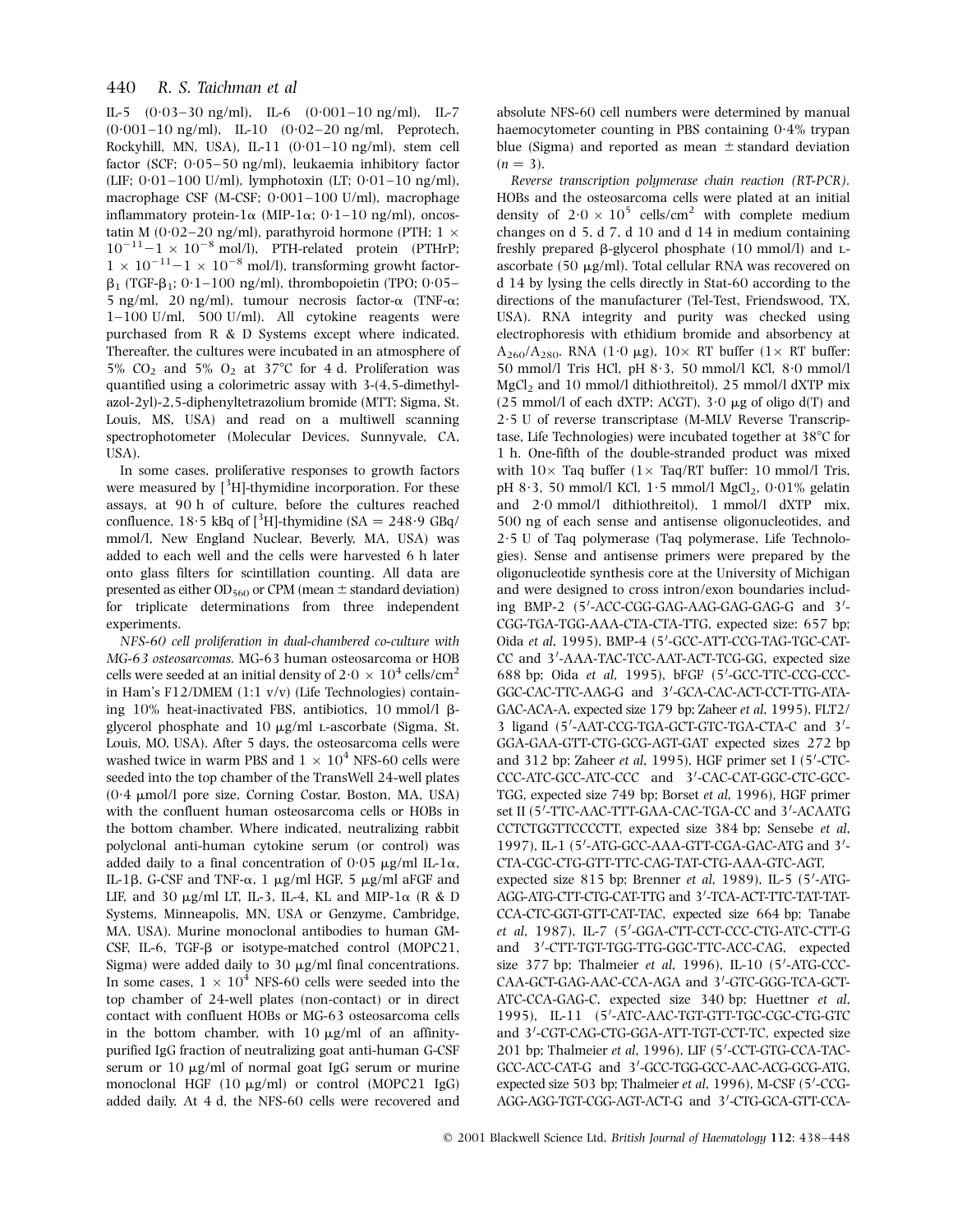CCT-GTC-TGT-C, expected size 671 bp; Thalmeier et al, 1996),  $MIP-1\alpha$  (5'-CTC-AGA-ATC-ATG-CAG-GTC-TCC-A and 3'-GGC-AAC-AAC-CAG-TCC-ATA-GAA-G, expected size 405 bp; Davatelis et al, 1989), TPO (5'-TCC-TCC-ACCA-GCA-GAC-TGA-GCC-AGT and 3'-GAG-TCC-ACG-AGT-TCC-ATT-CAA-GAG, expected size 656 bp; Bartley et al, 1994) or as previously detailed (Taichman & Emerson, 1994, 1996; Taichman et al, 1997a).

The samples underwent thermal cycling at  $94^{\circ}$ C for 1 min,  $60^{\circ}$ C for 1 min and  $72^{\circ}$ C for 1 min for 35 cycles, followed by a 10-min extension at  $72^{\circ}$ C (Perkin Elmer Cetus DNA thermal cycler, Foster City, CA, USA). The products were electrophoresed in 3% agarose and visualized using ethidium bromide. To control for false positives or DNA contamination, reverse transcriptase was omitted from the reaction (data not presented). Positive controls included RNA from IL-1 $\beta$ - and TNF- $\alpha$ -stimulated stromal cells or peripheral blood lymphocytes stimulated with phytohaemagglutinin (PHA) and phorbol 12-myristate 13-acetate (PMA). Whole blood cells were separated by density centrifugation over Ficoll-Hypaque and separated by adherence to plastic. The non-adherent blood cells were cultured overnight in Iscove's modified Dulbecco's medium (IMDM) with  $10\%$  FBS,  $10\%$  horse serum, 1  $\mu$ mol/l hydrocortisone with the non-adherent layers removed after 48 h and stimulated for a further  $48$  h with IL-1 $\beta$  (250 pmol/l) and TNF- $\alpha$  (1<sup>.</sup>0 nmol/l) (R & D Systems). Human bone marrow stromal cells were obtained from healthy adult volunteers by iliac crest puncture and aspiration into preservative-free heparin under a protocol approved by the University of Michigan's Investigational Review Board. Mononuclear cells were isolated by density separation on Ficoll-Hypaque (specific gravity 1<sup>.</sup>077). Plastic adherence at  $37^{\circ}$ C was performed in modified Dexter's medium (IMDM, 10% FBS, 10% equine serum, 1  $\mu$ mol/l hydrocortisone, penicillin/ streptomycin; Life Technologies). Following overnight adherence, the non-adherent cells were removed and the cultures were passaged at confluence three times. For positive controls, at the final passage, the bone marrow stromal cells were replated at an initial density of  $1\times10^4$  cells/cm<sup>2</sup> and stimulated at confluence with IL-1 $\beta$  (250 pmol/l) and TNF- $\alpha$  (1.0 nmol/l) for 48 h.

Cytokine ELISAs. ELISAs were performed using the double-antibody sandwich method with commercially available kits (R & D Systems). Based upon parallel assays of known standards, the sensitivities of the assays of unconcentrated conditioned medium were: G-CSF 39-2500 pg/ml; GM-CSF 8-500 pg/ml. Aliquots of conditioned medium were concentrated twofold by centrifugation at 1000  $g$  in a 25°C fixed angle JA-17 rotor (Beckman, Palo Alto, CA, USA) in Centricon-10 concentrators (Amicon Division of W. R. Grace, Danvers, MA, USA) until the desired volume was reached. Used in conjunction with concentrated medium, the G-CSF and GM-CSF ELISAs were able to detect concentrations as low as 19 pg/ml and 4 pg/ml respectively. Matched antibody capture and detection antibodies were utilized to construct an ELISA for HGF from commercially available components (R & D Systems).

Isolation of human  $CD34^+$  bone marrow cells. Human bone

marrow cells were obtained from healthy adult volunteers by iliac crest puncture and aspiration into preservative-free heparin under a protocol approved by the University of Michigan's Investigational Review Board. Mononuclear cells were isolated by density separation on Ficoll-Hypaque (specific gravity 1 $\cdot$ 077). Plastic adherence at 37°C was performed in modified Dexter's medium (IMDM, 10% FBS, 10% equine serum, 1 μmol/l hydrocortisone, penicillin/ streptomycin; Life Technologies). Following overnight adherence, the non-adherent cells were recovered and  $CD34<sup>+</sup>$ bone marrow cells isolated by positive immunomagnetic selection using the QUIND/10 antibody (Miltenyi Biotec, Sunnyvale, CA, USA). In some experiments, the nonadherent bone marrow mononuclear  $CD34^+$  cells that were isolated by positive immunomagnetic selection (Miltenyi) were stained with a phycoerythrin conjugate of the anti-CD34 antibody, HPCA-2 (Becton Dickinson, San Jose, CA, USA), and sorted by fluorescence-activated cell sorting (EPICS C, Coulter, Hialeah, FL, USA) to evaluate purity. Under these conditions,  $92.5 \pm 5\%$  (n = 2) of the recovered cells expressed the CD34 antigen.

Liquid co-culture of  $CD34^+$  bone marrow cells and primary human osteogenic cells. Primary human osteogenic cells (HOBs) at confluence were harvested by trypsinization  $(20 \text{ min}, 37^{\circ}\text{C}, 0.05\%$  trypsin/ $0.5 \text{ mmol/l}$  EDTA, Gibco-BRL) and seeded into a 96-well plate at a final density of  $2 \times 10^4$ /cm<sup>2</sup> in Ca<sup>+2</sup>-replete Ham's F12/DMEM (1:1 v/v) with 10% heat-inactivated FBS, antibiotics, 10 mmol/l  $\beta$ glycerol phosphate and  $10 \mu g/ml$  L-ascorbate. After 7 d, the  $\frac{1}{2}$ osteoblast monolayers were washed twice and CD34<sup>+</sup> bone marrow cells were seeded onto the osteoblast monolayers. After 2 weeks, all of the cultures were harvested by trypsinization (20 min,  $37^{\circ}$ C, 0<sup>.</sup>05% trypsin/0<sup>.5</sup> mmol/l EDTA) and either prepared for light microscopy (cell number and morphology was determined) or the cells were replated in colony-forming progenitor cell assays in methylcellulose containing IL-3, GM-CSF and erythropoietin. The effect of osteoblast-derived HGF or G-CSF on the progenitor cell survival was compared by daily addition (to a final concentration of  $1 \mu g/ml$ ) of neutralizing anti-HGF monoclonal antibodies (R & D Systems), IgG1 control (MOPC 21, Sigma) or vehicle during the 2 week co-culture period. After 2 weeks, haematopoietic colonies were scored as granulocyte macrophage colony-forming units (CFU-GM), erythroid burst-forming units (BFU-E) or mixed lineage CFUs (CFU-GEMM) using light microscopy. In some cases, the effect of increasing does of G-CSF or HGF were directly incorporated into the progenitor assays.

Statistical analyses. Analysis of variance (anova) was utilized to determine statistical significance to a level of  $P < 0.05$ .

#### RESULTS

We recently reported that normal human osteogenic cells, as well as human osteosarcoma cell lines, constitutively produce G-CSF capable of stimulating the proliferation of normal human CD34<sup>+</sup>. Based on experiments using neutralizing antibodies to human G-CSF and porous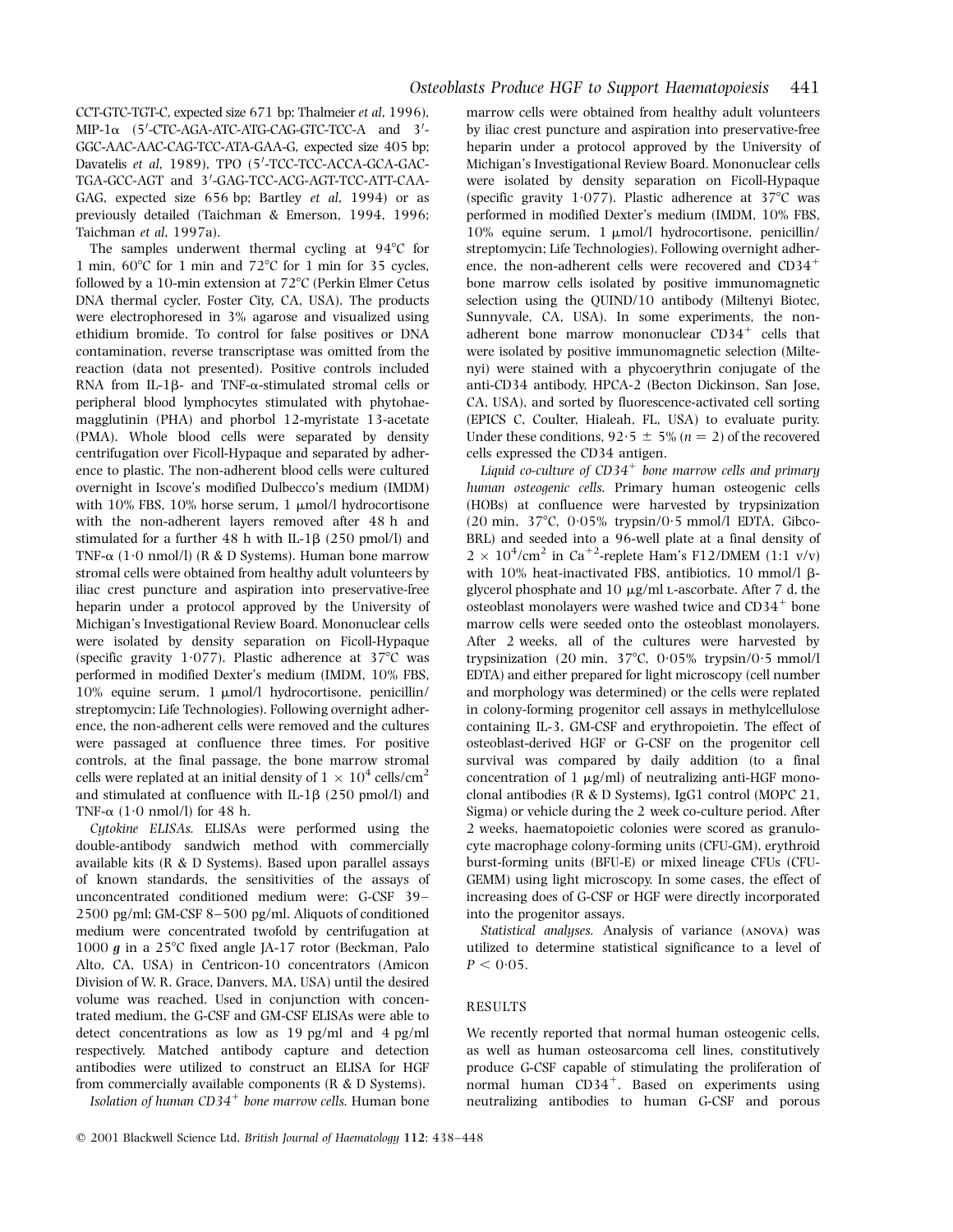# 442 R. S. Taichman et al

micromembrane assays, we determined that not all the osteoblast-derived stimulatory activity was attributable to G-CSF (Hara et al, 1988; Metcalf, 1989; Shirafuji et al, 1989;Taichman & Emerson, 1994). Therefore, to determine if other known cytokines were responsible for the additional non-G-CSF haematopoietic activities produced by osteogenic cells, we addressed the following questions: (i) what known cytokines do osteogenic cells produce?, (ii) do haematopoietic cells proliferate in response to other known cytokines alone or in combination with G-CSF?, and (iii) can we inhibit haematopoietic cell proliferative activity produced by osteoblast cell lines with specific anti-cytokine neutralizing antibodies? To address these questions we used the murine myelocytic leukaemia cell line NFS-60 to model osteoblast-haematopoietic cell interactions and subsequently confirmed these findings with  $CD34^+$  cells.

Expression of cytokines by human osteosarcomas and osteoblasts MG-63 human osteosarcoma cell lines were cultured in the presence of L-ascorbate and  $\beta$ -glycerol phosphate to induce osteoblast phenotype as previously detailed (Taichman & Emerson, 1996). After 14 d, RNA was isolated and examined for mRNA expression of several cytokines. Using the RT-PCR, we determined that MG-63 cells constitutively expressed mRNA for BMP-4, bFGF, FLT-ligand (FL), IL-7, M-CSF and LIF. No mRNA was consistently detected for BMP-2, IL-5, IL-10, oncostatin M and thrombopoietin (TPO) in MG-63 cells under the culture conditions tested (Fig 1). These data supplement our previous report that MG-63 cells express mRNA for G-CSF, IL-1 $\beta$ , IL-6, GM-CSF, TGF- $\beta_1$  and TNF-a, but failed to express mRNA for KL, IL-3 or LT (Taichman & Emerson, 1996).

Using RT-PCR we also determined that mRNA for HGF was expressed by both MG-63 cells and primary human explant-derived osteogenic cells (HOBs) (Fig 2A). This was of considerable interest as HGF has recently been demonstrated to stimulate NFS-60 proliferation when in direct contact with a preadipocyte cell line (Satoh et al, 1997). To further verify that the expression of HGF mRNA is a general feature of osteosarcomas, we evaluated whether G292, HOS TE85, SaOS-2 and U2-0S cells also expressed HGF. Here, we noted that HOS TE85 and U2-0S cells expressed HGF mRNA, whereas  $G292$  and  $U2-OS$  did not (Fig 2B), yet NFS-60 do proliferate on these cells, suggesting an as yet unidentified activity (data not presented). Using a sandwich ELISA, we found that MG-63 cells secrete easily detectable quantities of HGF  $(15\;542 \pm 878 \; \text{pg/ml}/10^4 \text{cell}/4 \; \text{d}$ ,  $n = 3$ ). Primary HOBs also secreted detectable HGF, although the levels produced by primary HOB cells varied from marrow donor to donor  $(3547 \pm 604)$  $vs133 \pm 45$  pg/ml/10<sup>4</sup>cell/4 d) (Fig 2C).

#### NFS-60 cell proliferation in G-CSF alone and in combination with test cytokines

We next measured the ability of NFS-60 cells to proliferate in response to recombinant cytokines whose mRNA had been detected by RT-PCR in osteosarcoma cells. Over 4 d, NFS-60 cells proliferated in response to G-CSF, but failed to proliferate in response to BMP-4, aFGF, IL-1 $\alpha$ , IL-1 $\beta$ , IL-4, IL-5, IL-6, IL10, IL-ll, FL, GM-CSF, oncostatin M, PTHrP, LIF, LT, TNF- $\alpha$  or TPO. Similarly, NFS-60 cells did not proliferate





© 2001 Blackwell Science Ltd, British Journal of Haematology 112: 438-448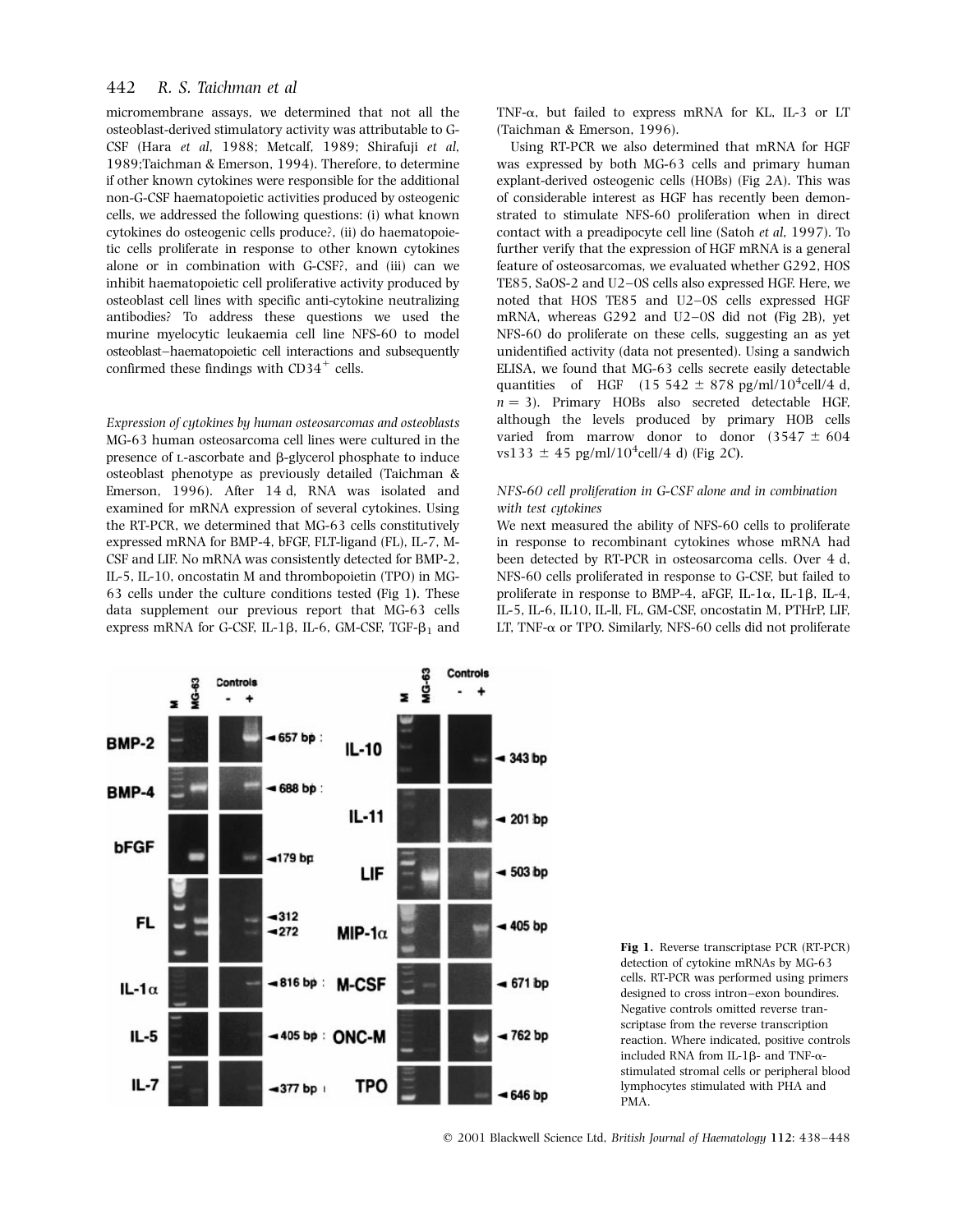in response to BMP-5, BMP-6, BMP-7, EGF, EPO, IL-2, IL-3, IL-12, SCF or MIP-1 $\alpha$ . Furthermore, none of these cytokines increased the ability of NFS-60 cells to proliferate in response to G-CSF (Fig 3A).



Fig 2. Synthesis of HGF by HOB cells and human osteosarcomas. A. RT-PCR was performed (35 cycles) to detect mRNA for GADPH and two sets of HGF primers from mRNA recovered from primary human osteogenic cells and MG-63. B. RT-PCR was performed on mRNA recovered from G292, HOB, HOS TE85, MG-63, SaOS-2 and U2-OS for HGF and actin. Primers were designed to cross intron/ exon boundaries. Negative controls included omitting reverse transcriptase (not shown) from the reverse transcription reaction or H20 (neg control). C. HOBs and MG-63 cells were seeded  $(1.0 \times 10^4)$  in 24-well tissue culture plates with 10% FBS. 96 h after confluence, the cells were washed and re-fed. Conditioned medium was collected and assayed for HGF by ELISA. Representative data from three independent experiments are presented as a mean  $\pm$  standard pg/ml HGF deviation for triplicate determinations.

# Osteoblasts Produce HGF to Support Haematopoiesis 443

In contrast, the concentrations of HGF secreted by both MG-63 cells and primary HOBs were sufficient to stimulate the proliferation of NFS-60 cells. HGF alone, at concentrations of  $1.0$  ng/ml or higher, stimulated NFS-60 cell proliferation, although the magnitude of the response was not robust. However, when combined with low  $(0.01 \text{ ng/m})$ ml) concentrations of G-CSF, HGF synergized to stimulate the NFS-60 cell proliferation (Fig 3B).

## NFS-60 cell proliferation in dual-chambered co-culture with human osteosarcomas

Previously, we observed that osteogenic cells stimulate the proliferation of NFS-60 cells in co-culture. However, osteoblast-conditioned medium failed to induce NFS-60 proliferation (Taichman & Emerson, 1994). Verfaillie (1992) demonstrated that stromal cell-dependent haematopoiesis depends in part on short-lived soluble factors that may require high local concentrations for activity. Based upon these observations, NFS-60 cells were placed in TransWell co-culture with MG-63 monolayers for 4 d. Thereafter, the NFS-60 cells were recovered by washing the membranes with trypsin to ensure that all the plated cells were recovered. On average, the cell number increased fivefold during the culture period, demonstrating that some of the osteoblast-derived activity did not require cell-to-cell contact.

Using this dual-chambered co-culture system, neutralizing antibodies to each of the cytokines whose messages were detected by RT-PCR were added to individual cultures. Of these, the only anti-human cytokine antibody that reduced NFS-60 proliferation was G-CSF and only when the cells were in direct contact with one another (Taichman & Emerson, 1994; Taichman et al, 1996). When the cells were separated from one another by porous micromembranes, however, antibody to G-CSF did not alter proliferation of the NFS-60 cells (Fig 4A). These data are consistent with our previous findings that primary osteoblasts and osteosarcoma cell lines express G-CSF preferentially in a cellassociated, rather than soluble, form in the absence of inflammatory mediators (Taichman & Emerson, 1994; Taichman et al, 1996). Incubation with anti-TGF- $\beta$  antibody increased NFS-60 cell proliferation (Fig 4A).

Next, we confirmed that the immunoreactive HGF protein secreted by osteoblasts and osteosarcoma cells was biologically active. When NFS-60 cells were cultured while separated from the adherent cells by porous membranes (Fig 3B) or in direct contact with the adherent cells (Fig 4B), NFS-60 proliferation was observed. Neutralizing antibody to human HGF caused a significant decrease in proliferation of the NFS-60 cells under both contact and non-contact conditions on MG-63 cells. Furthermore, under culture conditions in which HOB and NFS-60 cells were in direct contact, the inhibitory effect of anti-HGF antibody was enhanced by the addition of an anti-G-CSF antibody (Fig 4B).

# Does HGF produced by osteogenic cells support haematopoietic progenitor cells?

To directly determine if HGF produced by HOBs contributes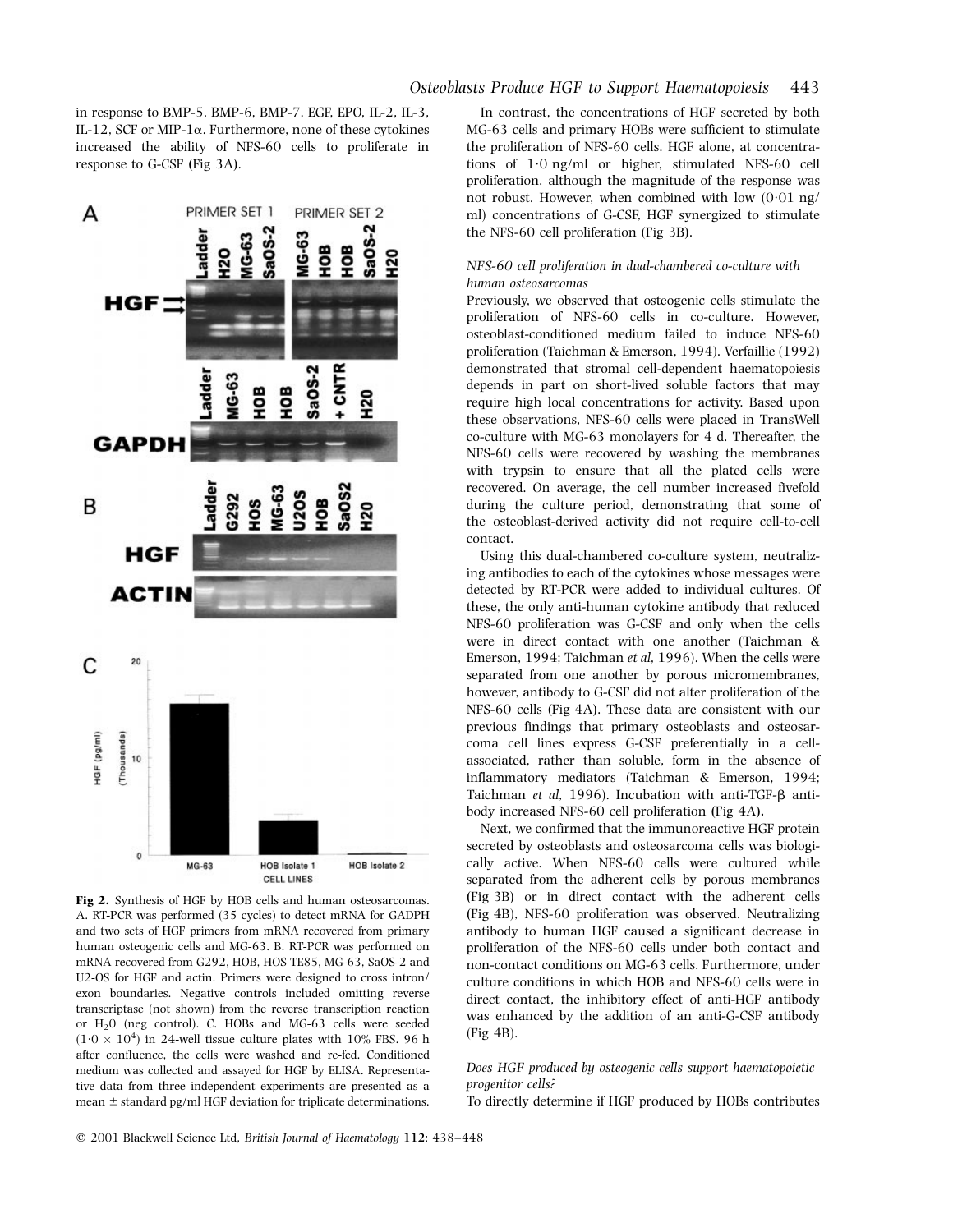

Fig 3. NFS-60 proliferation in recombinant human cytokines. A. Log serial dilutions of recombinant human cytokines were added to  $1 \times 10^4$  NFS-60 cells as reported in the Patients and Methods. Proliferation was quantified at the conclusion of 4 d of culture by colorimetric assay using 3-(4,5 dimethylazol-2yl)-2,5-diphenyltetrazolium bromide (MTT) at  $\mathrm{A}_{560}$  (OD $_{560}$  vertical scale) on an ELISA plate reader (Molecular Devices) or by  $\int^3 H$ -thymidine incorporation over a 6-h period (CPM vertical scale). B. Log dilutions of recombinant human HGF alone (insert) or in combination with G-CSF were added to  $1 \times 10^4$  NFS-60 cells. Data are presented as mean  $\pm$  standard deviation for triplicate determinations from a minimum of three independent experiments. \*Significant difference from 0 HGF (insert) or HGF alone,  $P < 0.05$ .

to the survival of haematopoietic progenitor cells in vitro,  $CD34^+$  cells were cultured for 2 weeks in the presence of human osteogenic cells and/or neutralizing anti-HGF antibody. At the conclusion of the assay, the cells were recovered, cell numbers normalized and assays performed for progenitor cell activity. In the absence of HOB monolayers, no colony formation was observed (Fig 5). In the presence of HOB monolayers, maintenance of progenitor cell activity was observed (92 $\cdot$ 3  $\pm$  7% input). The addition of the anti-HGF antibody resulted in a significant reversal in the ability of osteogenic cells to support haematopoietic progenitor cells, reducing the ability of the HOBs to support progenitor cell proliferation by approximately 50% (Fig 5).

Finally, to directly assay the role of HGF in the ability of HOBs to support normal human haematopoietic progenitor cells in vitro, we determined whether the combination of G-CSF and HGF alone was sufficient to support the formation of haematopoietic colonies in vitro. For these investigations,  $CD34<sup>+</sup>$  bone marrow cells were cultured for 2 weeks in methylcellulose and the presence or absence of increasing doses of recombinant G-CSF and HGF. At the conclusion of the culture period, progenitor cell activity was as shown in Fig 6. Increasing concentrations of both G-CSF and HGF produced significantly greater colonies together, than either cytokine alone.

#### DISCUSSION

These data demonstrate that osteoblast-derived HGF plays an important role in the ability of osteogenic cells to support haematopoiesis. Using RT-PCR and ELISA methods, we determined that primary human osteogenic cells and MG-63 cell lines constitutively secrete HGF. NFS-60 cells were also shown to proliferate in response to HGF and the proliferative activity was synergistic with suboptimal doses of G-CSF. When HGF activity was neutralized using monoclonal antibodies, a significant reduction in the ability of osteogenic cells to support NFS-60 cell proliferation was observed. Most importantly, neutralization of HGF resulted in a reduction in the ability of osteogenic cells to support the survival of primary haematopoietic progenitor cells. Furthermore, the proliferative activity produced by osteogenic cells

# 444 R. S. Taichman et al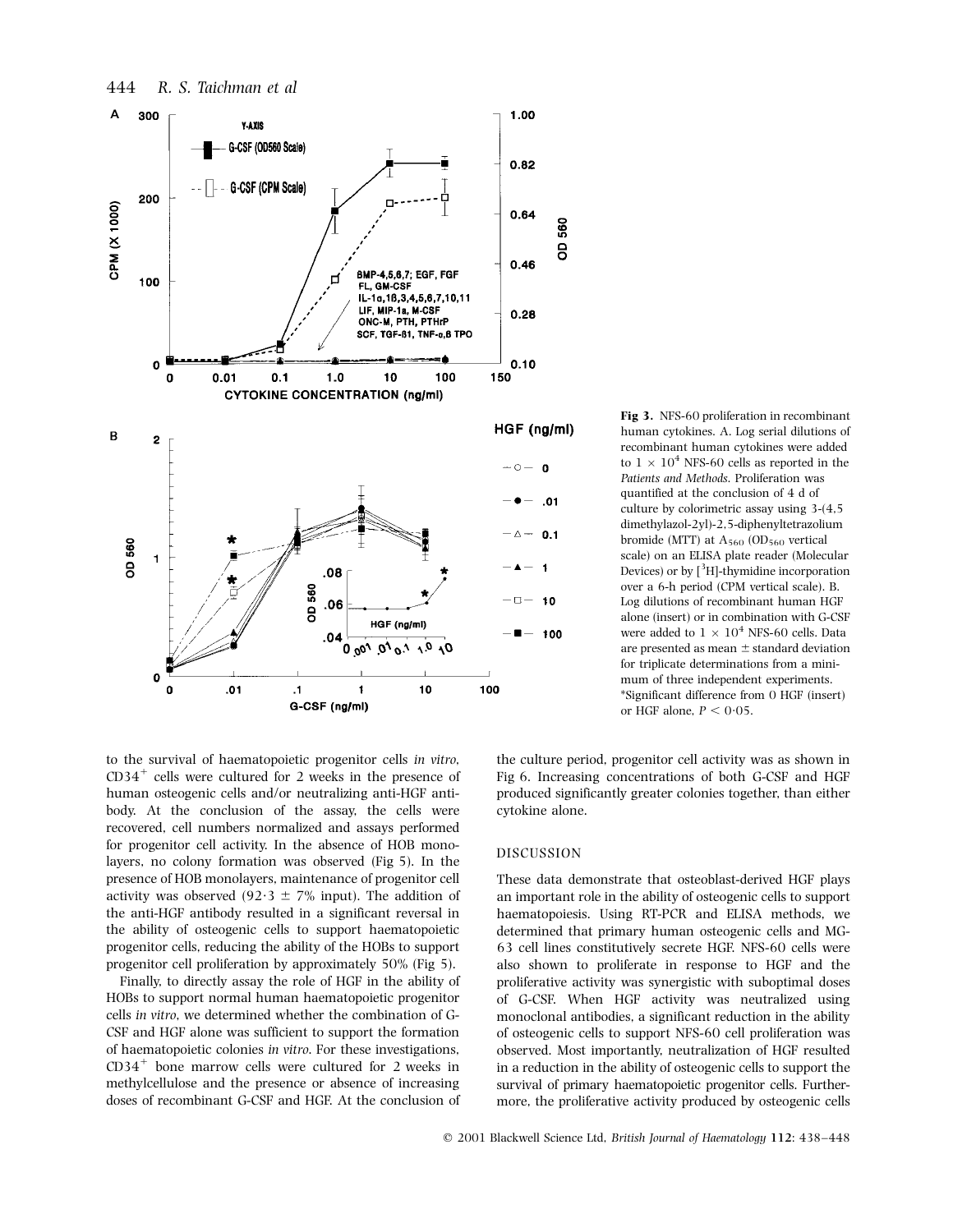

Fig 4. Antibody inhibition of NFS-60 cell proliferation in dual chambered co-culture with MG-63 osteosarcoma cells. A. NFS-60 cells  $(2 \times 10^4)$  were seeded into the top chamber of TransWell 24-well plates  $(0.4 \mu \text{mol/l}$  pore size) with confluent MG-63 osteosarcoma cells in the bottom chamber. Where indicated, neutralizing rabbit polyclonal anti-human cytokine serum (or control serum) was added daily to a final concentration of  $0.5 \mu g/ml$  (IL-1 $\alpha$ , IL-1 $\beta$ , G-CSF, TNF- $\alpha$ ), 5 µg/ml (aFGF, LIF) or 30  $\mu$ g/ml (LT, IL-3, IL4, KL, MIP-1 $\alpha$ ). Murine monoclonal antibodies to GM-CSF, IL-6, TGF-beta or isotype-matched control were added daily to  $30 \mu g/ml$  final concentrations. Input was defined as the number of NFS-60 cells placed in culture at culture initiation. B. NFS-60 cells (2  $\times$   $10^4)$ were seeded into the top chamber of TransWell 24-well plates  $(0.4 \mu \text{mol/l})$ size) with confluent HOBs or MG-63 osteosarcoma cells in the bottom chamber (noncontact), or in direct contact with MG-63 cells at a final density of  $1\times 10^4$  cells/well in 96-well tissue culture plates for 4 d (direct contact). Where indicated, (i) vehicle (No Tx), (ii)  $10 \mu g/ml$  of an affinity purified IgG fraction of neutralizing goat antihuman G-CSF serum, or (iii)  $10 \mu g/ml$  of normal goat IgG serum or murine monoclonal HGF  $(10 \mu g/ml)$  or control (MOPC21) were added daily (R & D Systems). Absolute NFS-60 cell numbers were determined by manual haemocytometer counting and reported as mean  $\pm$  standard deviation (n = 4) at 4 d. \*Significant difference from antibody or vehicle control,  $P < 0.05$  or \*\* $P < 0.01$ .

was not as a result of the BMPs (2, 4, 5, 6, 7), Epo, bFGF, FL, GM-CSF, IL-1a IL-1b, IL-3, IL-4, IL-5, IL-6, IL-7, IL-11, SCF, LIF, LT, M-CSF, MIP-1 $\alpha$ , oncostatin M, PTH, TNF- $\alpha$  or TGF- $\beta$ .

These findings contribute to our fundamental understanding of the role of osteogenic cells within the haematopoietic microenvironment and the mechanisms by which osteogenic cells and haematopoietic stem cells interact. Previous studies have demonstrated that osteogenic cells support primitive haematopoietic stem cell survival and proliferation, and support stem cell engraftment in bone marrow transplantation (El-Badri et al. 1998; Nelissen et al, 2000). However, the biochemical basis of the haematopoietic activity of osteogenic cells has been relatively obscure. Previous biochemical studies have failed to detect secreted G-CSF from osteogenic cells, while only cell-associated G-CSF has been demonstrated by Western blot analysis and immunoprecipitation (Taichman et al, 1996). Of note, other haematopoietic co-mitogens such as SCF have not been found to be produced by, or responsible for, the haematopoietic supportive activity of the osteogenic cells in our systems, further underscoring the concept that haematopoiesis occurs on a network of cells of which differentiated osteoblasts are a component. Within this scope, our data suggest that HGF, in collaboration with other haematopoietic growth factors such as G-CSF, may be a central molecular player in stem cell survival and proliferation supported by osteoblastic cells within the bone marrow microenvironment. However, other haematopoietic activities produced by human osteoblasts remain to be identified.

Recently, Satoh et al (1997) observed that the preadipose cell line MC3T3-G2/PA6 (PA6) stimulated the proliferation of NFS-60 cells when cultured in direct contact with each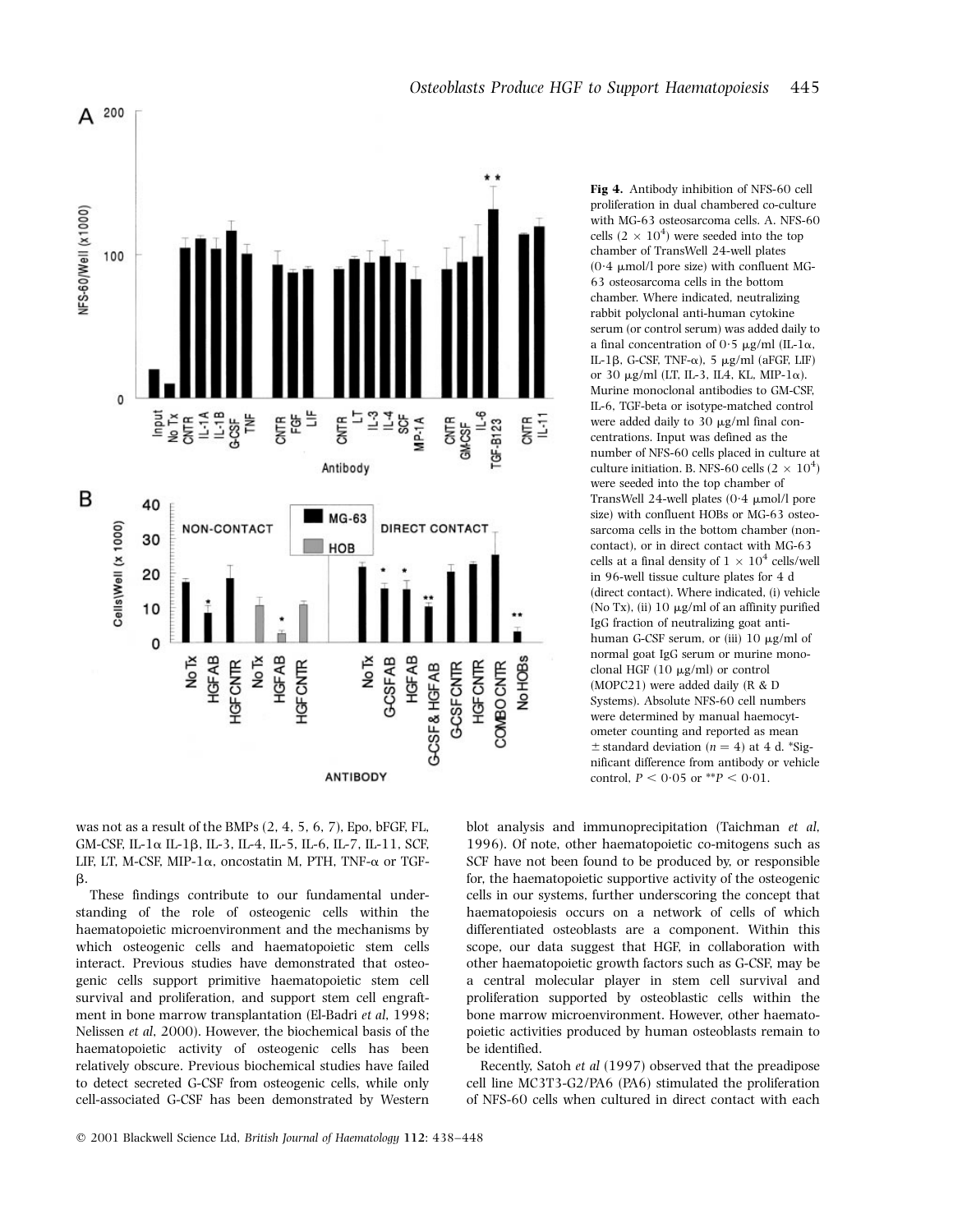446 R. S. Taichman et al



Fig 5. Survival of haematopoietic progenitor cells on HOBs. Human  $CD34^+$  bone marrow cells were seeded onto confluent human osteoblast monolayers for 2 weeks in the presence or absence of neutralizing monoclonal antibody to HGF. After 2 weeks, the cells were recovered, counted and replated in methylcellulose in the presence of cytokines (IL-3, GM-CSF and erythropoietin). After two more weeks, total haematopoietic colonies were scored using light microscopy. \*Indicates significant difference from GF control  $(P < 0.05)$ .

other, in part owing to the production of HGF. In contrast to these observations, we found that the proliferation of NFS-60 cells in our osteosarcoma system was cell-contact independent and could be attributed to secreted HGF. However, it should also be noted that additional non-HGF activity may be produced by osteosarcoma cells that may support haematopoiesis, as G-292 and U2-OS cells support NFS-60 proliferation without apparently producing HGF (Fig 2B) in our system. Takai et al (1997) recently found that HGF was produced within the bone marrow stromal microenvironment. The present studies confirmed these results and show that the secretion of HGF by stromal osteogenic cells makes a substantial contribution to haematopoietic cell proliferation (Takai et al, 1997). These results may explain, at least in part, the recent findings that osteogenic cells directly support the proliferation of stem



cells and their engraftment following allogeneic bone marrow transplantation (El-Badri et al, 1998).

These observations suggest that HGF may be a critical cytokine linking the physiology of osteogenic cells and the haematopoietic marrow. Recombinant HGF is known to stimulate the formation of colonies from haematopoietic CD34<sup>+</sup> progenitor cells from human bone marrow, peripheral blood or umbilical cord blood (Nishino et al, 1995; Zarnegar & Michalopoulos, 1995; Goff et al, 1996). This effect synergizes with the activity of G-CSF, GM-CSF, IL-3 and SCF (Galimi et al, 1994; Nishino et al, 1995; Goff et al, 1996, 1997) by either direct or indirect mechanisms (Ratajczak et al, 1997). Conversely, HGF has been directly linked to the metabolism of bone. HGF induces the formation of osteoclasts in the presence of osteogenic cells and it may even activate bone resorption (Fuller et al, 1995; Ohnishi et al, 1997). HGF has been reported to both enhance or decrease osteoblast proliferation (Inaba et al, 1993; Grano et al, 1996) and to increase expression of alkaline phosphatase (Inaba et al, 1993). Two classes of HGF receptors have been identified. Expression of the high affinity HGF receptor c-Met is observed predominantly in epithelial cells, but may be expressed by a variety of cells, including bone marrow stromal cells, osteogenic cells and osteosarcomas (Kmiecik et al, 1992; Gohda et al, 1994; Takai et al, 1997).

HGF production by fibroblasts is enhanced by the addition of heparin or phorbol ester, whereas dexamethasone and TGF-β inhibit HGF production. Fibroblast HGF production is upregulated by IL-1 $\beta$  and TNF $\alpha$  by increasing their basal production of HGF (Matsumoto et al, 1992; Inaba et al, 1993; Gohda et al, 1994; Takai et al, 1997). Other agents, including EGF, platelet-derived growth factor (PDGF), aFGF, bFGF (Gohda et al, 1994) and cAMP-elevating agents such as forskolin, cholera toxin and  $PGE_2$  (Tamura et al, 1993; Matsunaga et al, 1994; Sugiyama et al, 1996) markedly simulate the production of HGF. In contrast, little is known concerning what regulates the production of HGF produced by osteogenic cells. In preliminary investigations, it does not appear that IL-1 $\beta$  and TNF $\alpha$  alter HGF production by

> Fig 6. G-CSF and HGF stimulate hematopoietic progenitor cells colony formation. To directly assay the role of HGF in the ability of HOBs to support normal human haematopoietic progenitor cells in vitro,  $CD34^+$ bone marrow cells were cultured for 2 weeks in methylcellulose in the presence or absence of increasing does of recombinant G-CSF and HGF. At the conclusion of the culture period, progenitor cell activity was determined. After two more weeks, total haematopoietic colonies were scored using light microscopy. \*Indicates significant difference from GF control ( $P < 0.05$ ).

© 2001 Blackwell Science Ltd, British Journal of Haematology 112: 438-448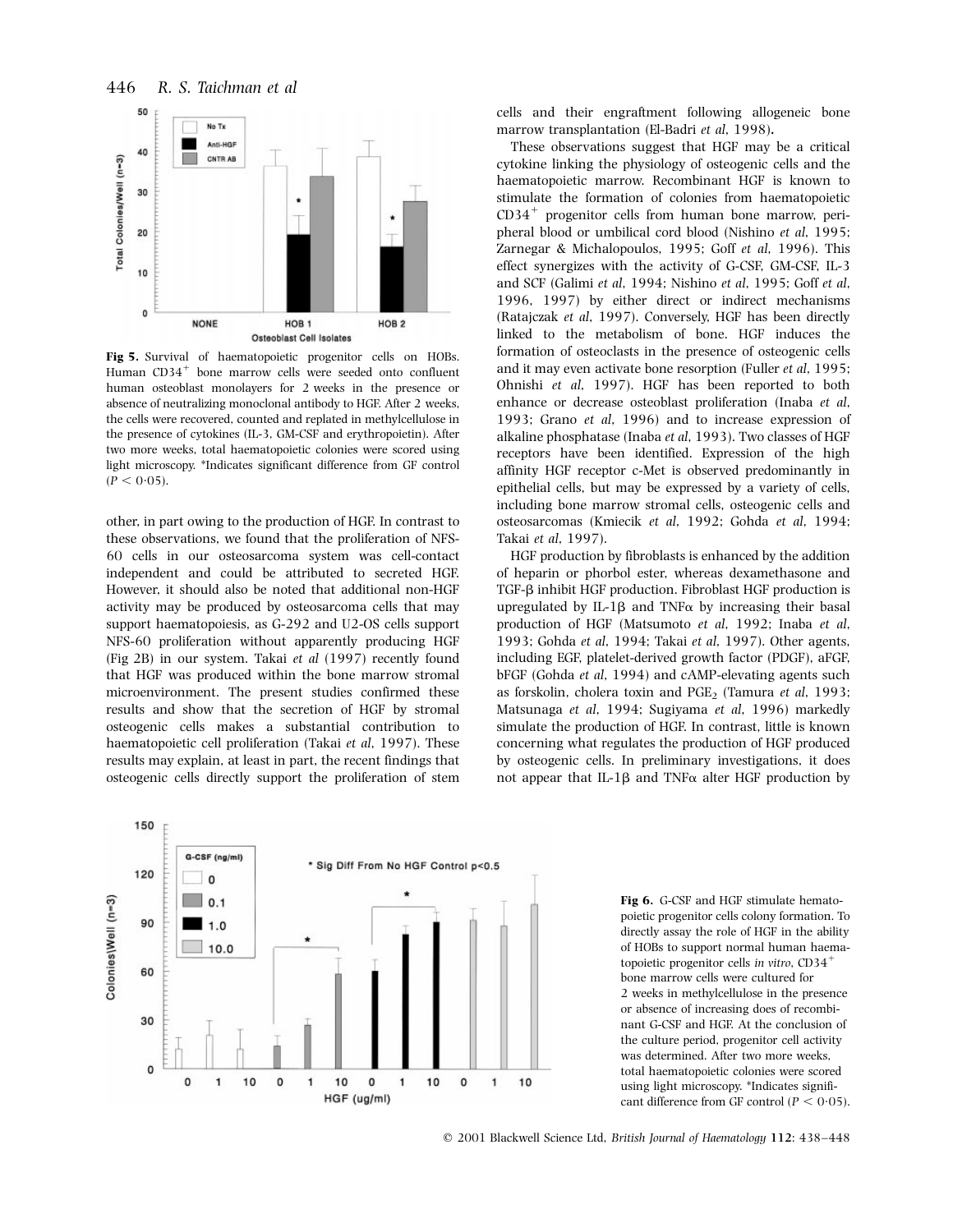MG-63 cells (unpublished observations). We do not yet know whether the haematopoietic cells themselves cooperate with osteogenic cells in the production of the HGF, as is the case for osteoblast-derived IL-6 and possibly MIP-1 $\alpha$ (Taichman et al, 1997b, 2000b).

In summary, the present data demonstrate that HGF contributes to the support of haematopoiesis by osteogenic cells. The data support a model in which osteogenic cells, by virtue of their direct proximity to primitive repopulating stem cells and their production of HGF and G-CSF, play a unique role in supporting stem cell survival and proliferation within the bone marrow microenvironment. Further investigation will be required in order to determine the biological basis of osteoblast-supported haematopoiesis, its regulation and its precise role in stem cell survival, maintenance and proliferation.

### ACKNOWLEDGMENTS

The authors thank Dr James Ihle (St Jude Children's Research Hospital, Memphis, TN, USA) for the NFS-60 cells and the Genetics Institute (Cambridge, MA, USA) for the recombinant BMPs. These investigations were supported in part by National Institutes of Health Grants DE11283 and DK52558. In addition, the authors wish to thank Dr Renny Franceschi, Dr Paul Krebsbach, Dr Laurie McCauley and Dr Martha Somerman for their helpful comments.

#### REFERENCES

- Bartley, T.D., Bogenberger, J., Hunt, P., Li, Y.S., Lu, H.S., Martin, F., Chang, M.S., Samal, B., Nichol, J.L. & Swift, S. (1994) Identification and cloning of a megakaryocyte growth and development factor that is a ligand for the cytokine receptor Mpl. Cell, 77, 1117-1124.
- Borset, M., Hjorth-Hansen, H., Seidel, C., Sundan, A. & Waage, A. (1996) Hepatocyte growth factor and its receptor c-met in multiple myeloma. Blood, 88, 3998-4004.
- Brenner, C.A., Tam, A.W., Nelson, P.A., Engleman, E.G., Suzuki, N., Fry, K.E. & Larrick, J.W. (1989) Message amplification phenotyping (MAPPing): a technique to simultaneously measure multiple mRNAs from small number of cells. Biotechniques, 7, 1096-1103.
- Davatelis, G., Tekamp-Olson, P., Wolpe, S.D., Hermsen, K., Luedke, C., Gallegos, C., Coit, D., Merryweather, J. & Cerami, A. (1989) Cloning and characterization of a cDNA for murine macrophage inflammatory protein (MIP), a novel monokine with inflammatory and chemokine properties. Journal of Experimental Medicine, 167, 1939±1944.
- Deldar, A., Lewis, H. & Weiss, L. (1985) Bone lining cells and haematopoiesis: an electron microscopic study of canine bone marrow. Anatomic Record, 213, 187-201.
- Dexter, T.M., Allen, T.D. & Lajtha, L.G. (1977) Conditions for proliferation of hematopoietic stem cells in vitro. Journal of Cell Physiology, 91, 335-344.
- Eaves, C.J., Sutherland, H.J., Cashman, J.D., Otsuka, T., Lansdorp, P.M., Humphries, P.K., Eaves, A.C. & Hogge, D.E. (1991) Regulation of human hematopoietic cells in long-term marrow culture. Seminars in Hematology, 28, 126-131.
- El-Badri, N.S., Wang, B.Y. & Cherry, & Good, R.A. (1998)
- © 2001 Blackwell Science Ltd, British Journal of Haematology 112: 438-448

Osteoblasts promote engraftment of allogeneic hematopoietic stem cells. Experimental Hematology, 26, 110-116.

- Fuller, K., Owens, J. & Chambers, T.J. (1995) The effect of hepatocyte growth factor on the behaviour of osteoclasts. Biochemical and Biophysical Research Communications, 212, 334-340.
- Galimi, F., Bagnara, G.P., Bonsi, L., Cottone, E., Follenzi, A., Simeone, A. & Comoglio, P.M. (1994) Hepatocyte growth factor induces proliferation and differentiation of multipotent and erythroid hemopoietic progenitors. Journal of Cell Biology, 127, 1743±1754.
- Gartner, S. & Kaplan, H.S. (1980) Long-term culture of human bone marrow cells. Proceedings of the National Academy of Sciences of the United States of America, 77, 4756-4759.
- Gerstenfeld, L.C., Chipman, S.D., Glowacki, J. & Lian, J.B. (1987) Expression of differentiated function by mineralizing cultures of chicken osteoblasts. Developmental Biology, 122, 49-60.
- Goff, J.P., Shields, D.S., Petersen, B.E., Zajac, V.F., Michalopoulos, G.K. & Greenberger, J.S. (1996) Synergistic effects of hepatocyte growth factor on human cord blood  $CD34+$  progenitor cells are the result of c-met receptor expression. Stem Cells, 14, 592-602.
- Goff, J.P., Shields, D.S., Boggs, S.S. & Greenberger, J.S. (1997) Effects of recombinant cytokines on colony formation by irradiated human cord blood CD34+ hematopoietic progenitor cells. Radiation Research, 147, 61-69.
- Gohda, E., Matsunaga, T., Kataoka, H., Takebe, T. & Yamamoto, I. (1994) Induction of hepatocyte growth factor in human skin fibroblasts by epidermal growth factor, platelet-derived growth factor and fibroblast growth factor. Cytokine, 6, 633-640.
- Gong, J. (1978) Endosteal marrow. a rich source of hematopoietic stem cells. Science, 199, 1443-1445.
- Grano, M., Galimi, F., Zambonin, G., Colucci, S., Cottone, E., Zallone, A.Z. & Comoglio, P.M. (1996) Hepatocyte growth factor is a coupling factor for osteoclasts and osteoblasts in vitro. Proceedings of the National Academy of Sciences of the United States of America, 93, 7644-7648.
- Guba, S.C., Sartor, C.I., Gottschalk, L.R.Y.e., -Hu, J., Mulligan, T. & Emerson, S.C. (1992) Bone marrow stromal fibroblasts secrete interleukin-6 and granulocyte-macrophage colony-stimulating factor in the absence of inflammatory stimulation. Demonstration by serum-free bioassay, enzyme-linked immunoabsorbant assay and reverse transcriptase polymerase chain reaction. Blood, 80, 1190±1198.
- Hara, K., Suda, T., Suda, J., Eguchi, M., Ihle, J.N., Nagata, S., Miura, Y. & Saito, M. (1988) Bipotential murine hematopoietic cell line (NFS-60) that is responsive of IL-3, GM-CSF, G-CSF and erythropoietin. Experimental Hematology, 16, 256-261.
- Hermans, M.N., Hartsuiker, H. & Opstelten, D. (1989) An in situ study of B-lymphocytopoiesis in rat bone marrow. Topographical arrangement of terminal deoxynucleotidyl transferase-positive cells and pre-B cells. Journal of Immunology, 142, 67-73.
- Huettner, C., Paulus, W. & Roggendorf, W. (1995) Messenger RNA. expression of the immunosuppressive cytokine IL-10 in human gliomas. American Journal of Pathology, 146, 317-322.
- Inaba, M., Koyama, H., Hino, M., Okuno, S., Terada, M., Nishizawa, Y., Nishino, T. & Morii, H. (1993) Regulation of release of hepatocyte growth factor from human promyelocytic leukemia cells, HL-60, by 1, 25-dihydroxyvitamin D3, 12-O-tetradecanoylphorbol 13-acetate, and dibutyryl cyclic adenosine monophosphate. Blood, 82, 53-59.
- Kittler, E.L.W., McGrath, H., Temeles, D., Crittenden, R.B., Kister, V.K. & Quesenberry, P.J. (1992) Biologic significance of constitutive and subliminal growth factor production by bone marrow stroma. Blood, 79, 3168-3178.